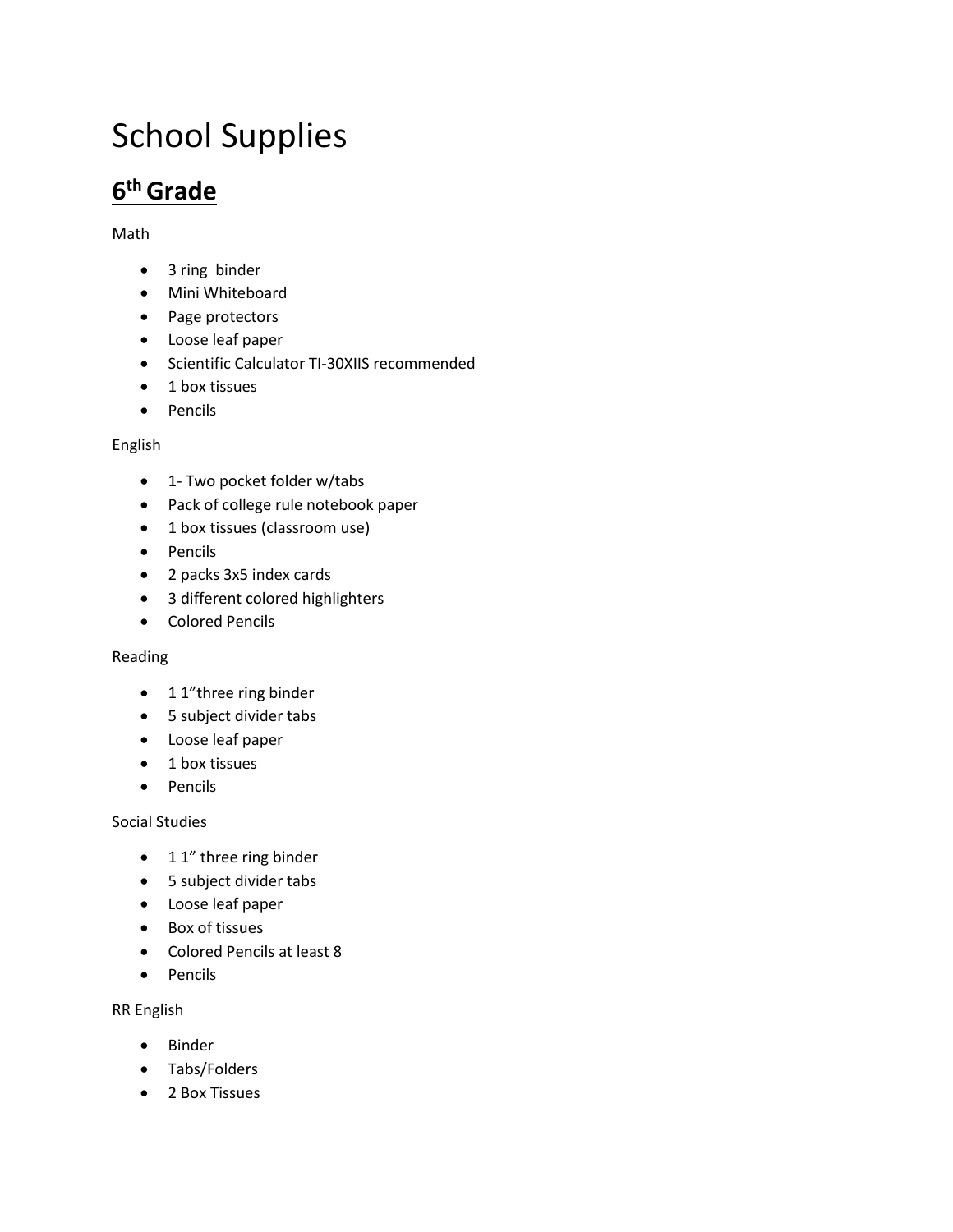- 4 Expo Markers
- Loose leaf paper
- 1 Composition Notebook

RR Reading

- Binder
- Tabs/Folders
- 2 Box Tissues
- 4 Expo Markers
- Loose leaf paper
- 1 Composition Notebook

RR Math

- Binder
- Tabs/Folders
- 2 Box Tissues
- 4 Expo Markers
- Loose leaf paper
- 1 Composition Notebook
- Scientific Calculator

#### Band

• Accent on Achievement Book 1 and Book 2

#### Choir

•  $\frac{1}{2}$  " 3 ring binder

#### PE

- Athletic Shoes
- Lock
- Change of Clothes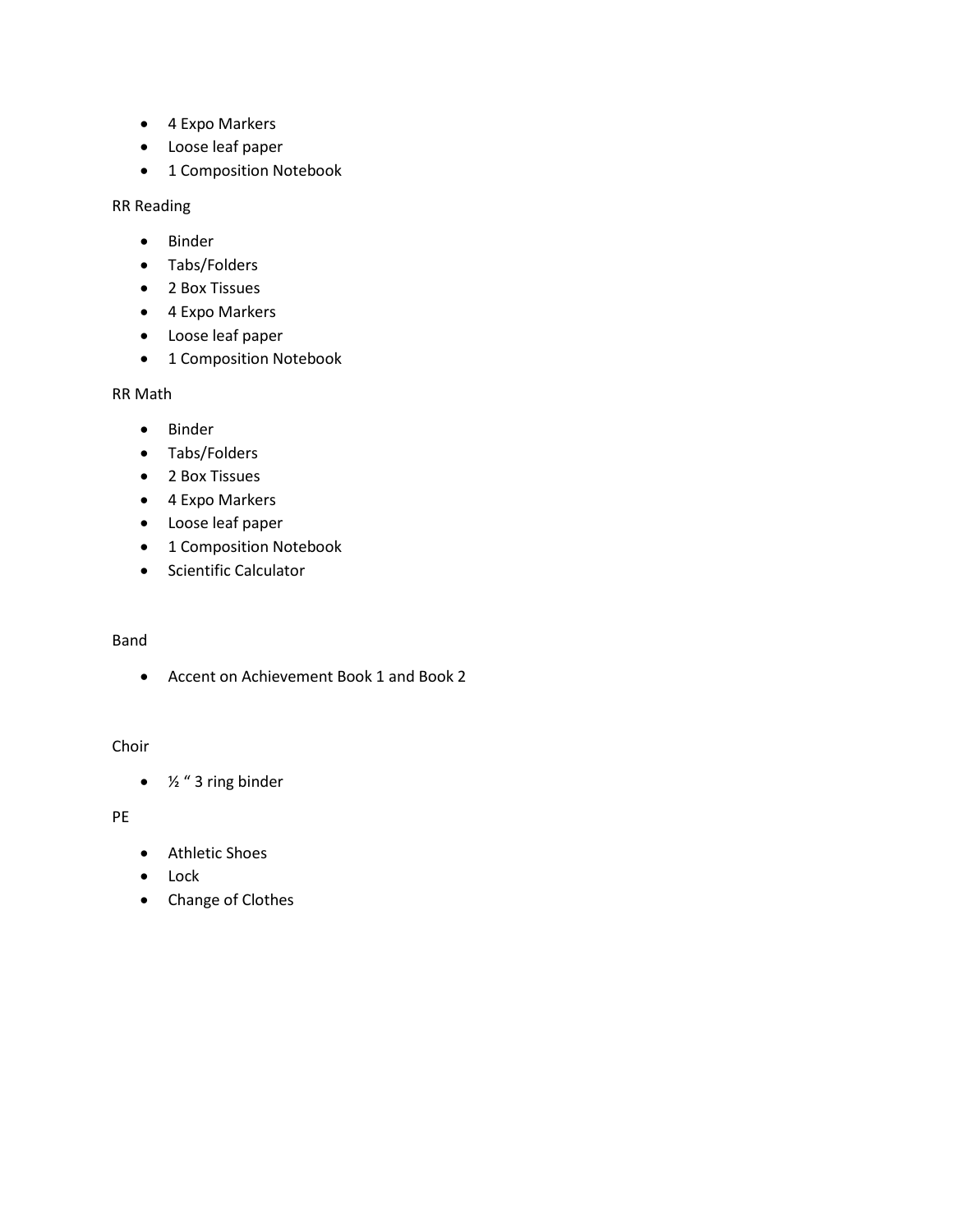# School Supplies

## **7 th Grade**

Math

- 3 ring binder
- Mini Whiteboard
- Page protectors
- Loose leaf paper
- Scientific Calculator TI-30XIIS recommended
- 1 box tissues
- Pencils

#### English

- 1.5" 3 ring binder
- Pack of college rule notebook paper
- 5 subject divider tabs
- 1 box tissues (classroom use)
- 1 small bottle of hand sanitizer (classroom use)
- Pencils
- 2 packs 3x5 index cards
- 5 different colored highlighters
- 3 blue or black pens
- 3 red pens

#### Reading

- Binder or sturdy folder
- Pack of college rule notebook paper
- Pencils
- Index Cards
- 5 different colored highlighters
- 3 blue or black pens
- Colored Pencils
- Ear buds/headphones
- Tissues
- Clorox Wipes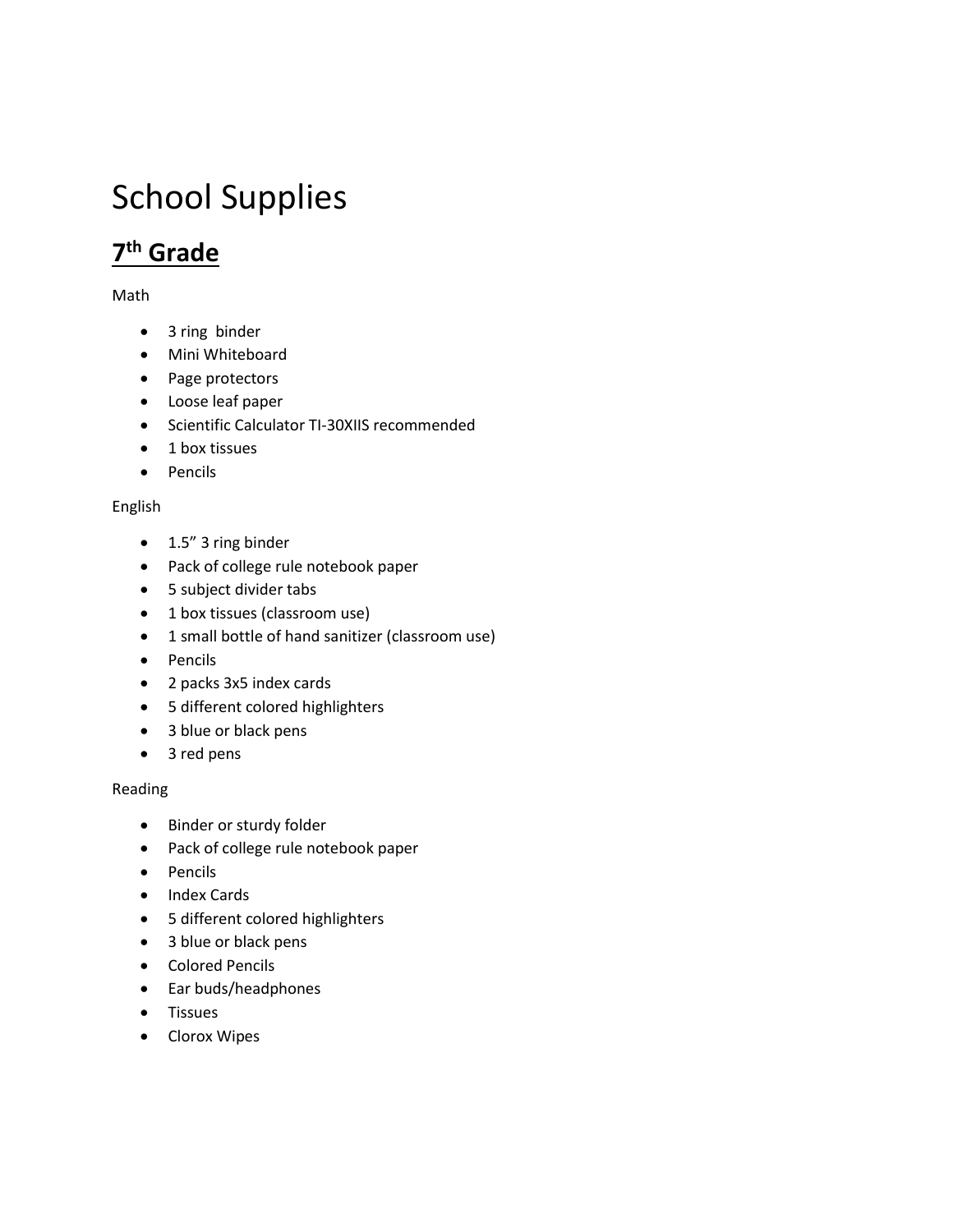#### Social Studies

- 1 1" three ring binder
- 5 subject divider tabs
- Loose leaf paper
- 1 Box Tissues

#### Science

- Tissues
- Science only 3 ring binder for notes (1.5 inch-dividers optional)
- Pencils
- Science only Homework folder
- Loose Leaf paper

#### RR English

- Binder
- Tabs/Folders
- 2 Box Tissues
- 4 Expo Markers
- Loose leaf paper
- 1 Composition Notebook

#### RR Reading

- Binder
- Tabs/Folders
- 2 Box Tissues
- 4 Expo Markers
- Loose leaf paper
- 1 Composition Notebook

RR Math

- Binder
- Tabs/Folders
- 2 Box Tissues
- 4 Expo Markers
- Loose leaf paper
- 1 Composition Notebook
- Scientific Calculator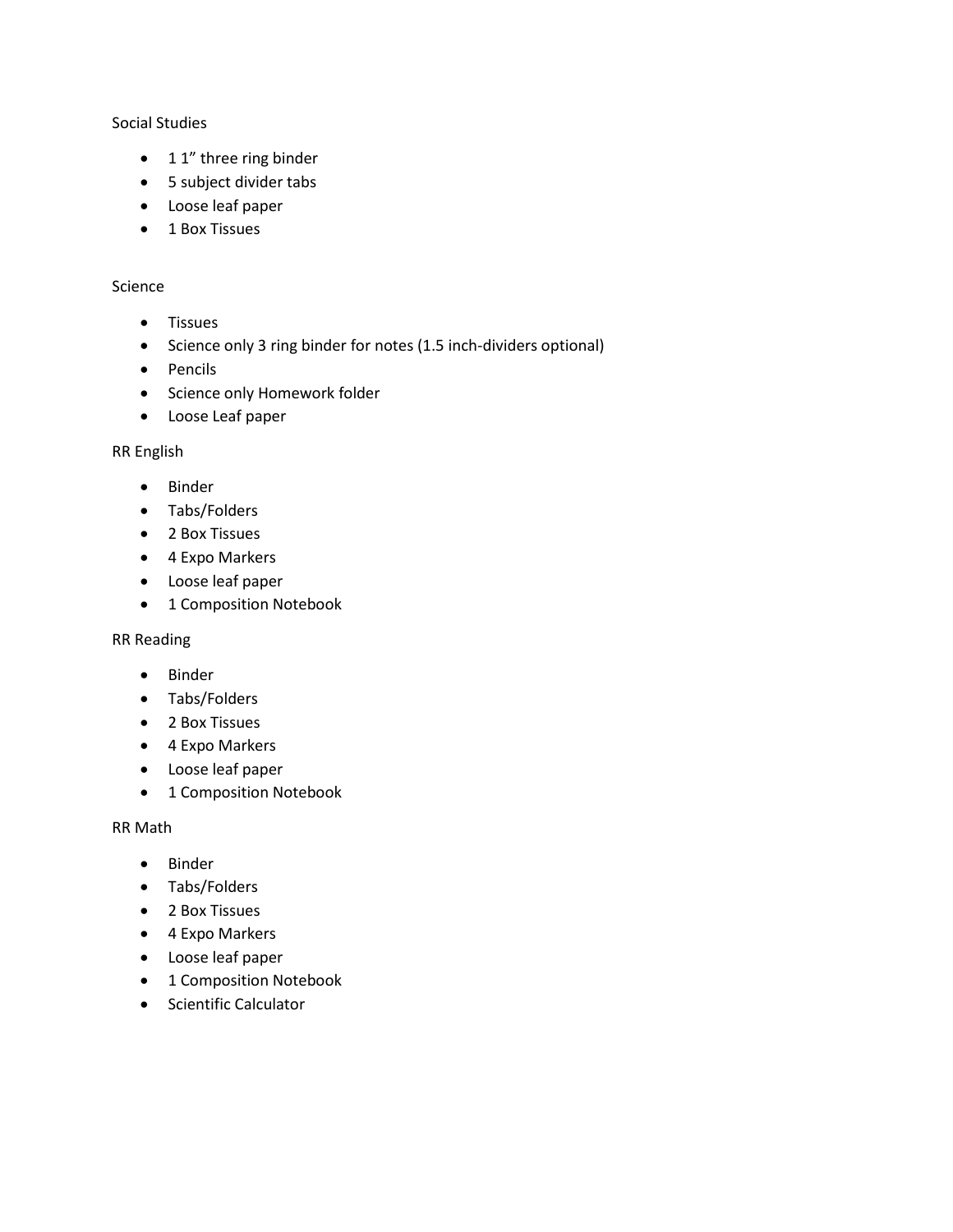#### Band

• Accent on Achievement Book 1 and Book 2

#### Choir

•  $\frac{1}{2}$  " 3 ring binder

#### PE

- Athletic Shoes
- Lock
- Change of Clothes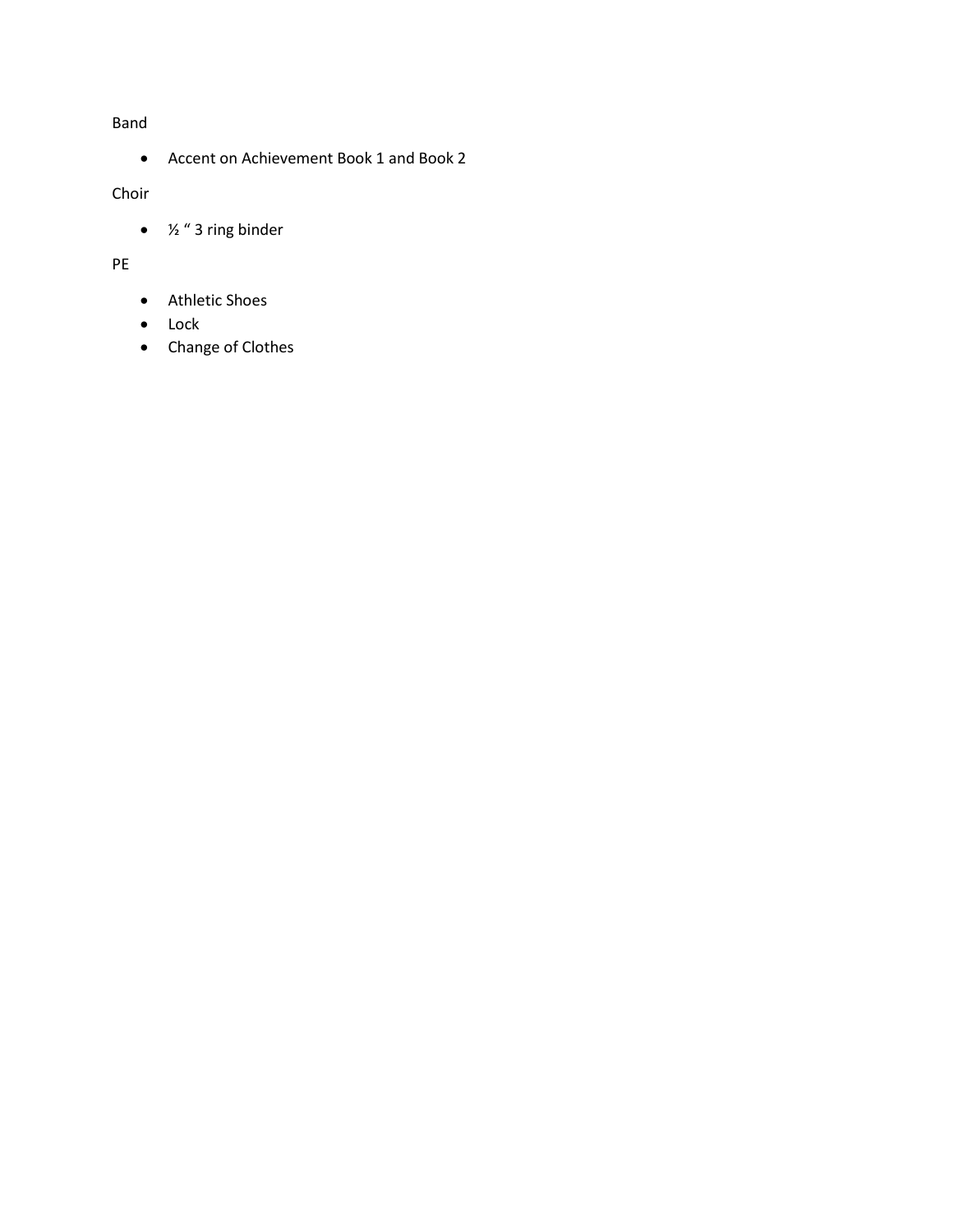# School Supplies

# **8 th Grade**

#### Math

- 3 ring binder
- Mini Whiteboard
- Page protectors
- Loose leaf paper
- Scientific Calculator TI-30XIIS recommended
- 1 box tissues
- Pencils

#### Algebra 1

- Scientific Calculator (TI-30)
- 3 ring binder
- Graph paper
- Notebook paper (binder or spiral)
- Pencil/eraser
- 2 thin expo markers
- XL Book Cover

#### English

- Binder or sturdy folder
- College Ruled Paper
- Index cards
- 1 box tissues
- Pencils
- 3 blue or black pens
- 5 different color highlighters
- Colored pencils
- Ear Buds/headphones
- Hand sanitizer

#### Reading

- Binder or sturdy folder
- College Ruled Paper
- Index cards
- 1 box tissues
- Pencils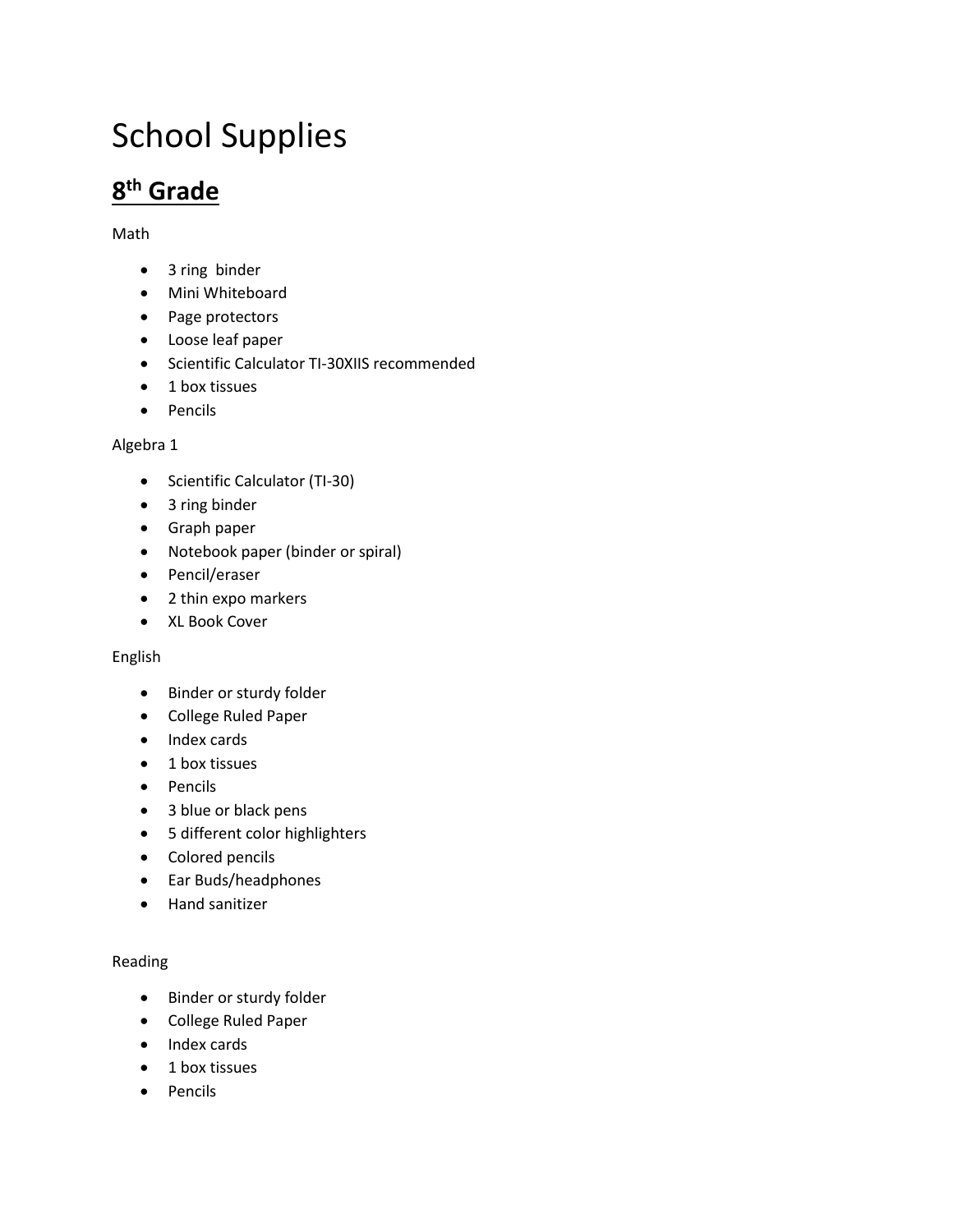- 3 blue or black pens
- Colored pencils
- Earbuds/Headphones
- Clorox Wipes

RR English

- Binder
- Tabs/Folders
- 2 Box Tissues
- 4 Expo Markers
- Loose leaf paper
- 1 Composition Notebook

RR Reading

- Binder
- Tabs/Folders
- 2 Box Tissues
- 4 Expo Markers
- Loose leaf paper
- 1 Composition Notebook

#### RR Math

- Binder
- Tabs/Folders
- 2 Box Tissues
- 4 Expo Markers
- Loose leaf paper
- 1 Composition Notebook
- Scientific Calculator

#### Band

• Foundations for Superior Performance

#### Choir

•  $\frac{1}{2}$  " 3 ring binder

#### PE

- Athletic Shoes
- Lock
- Change of Clothes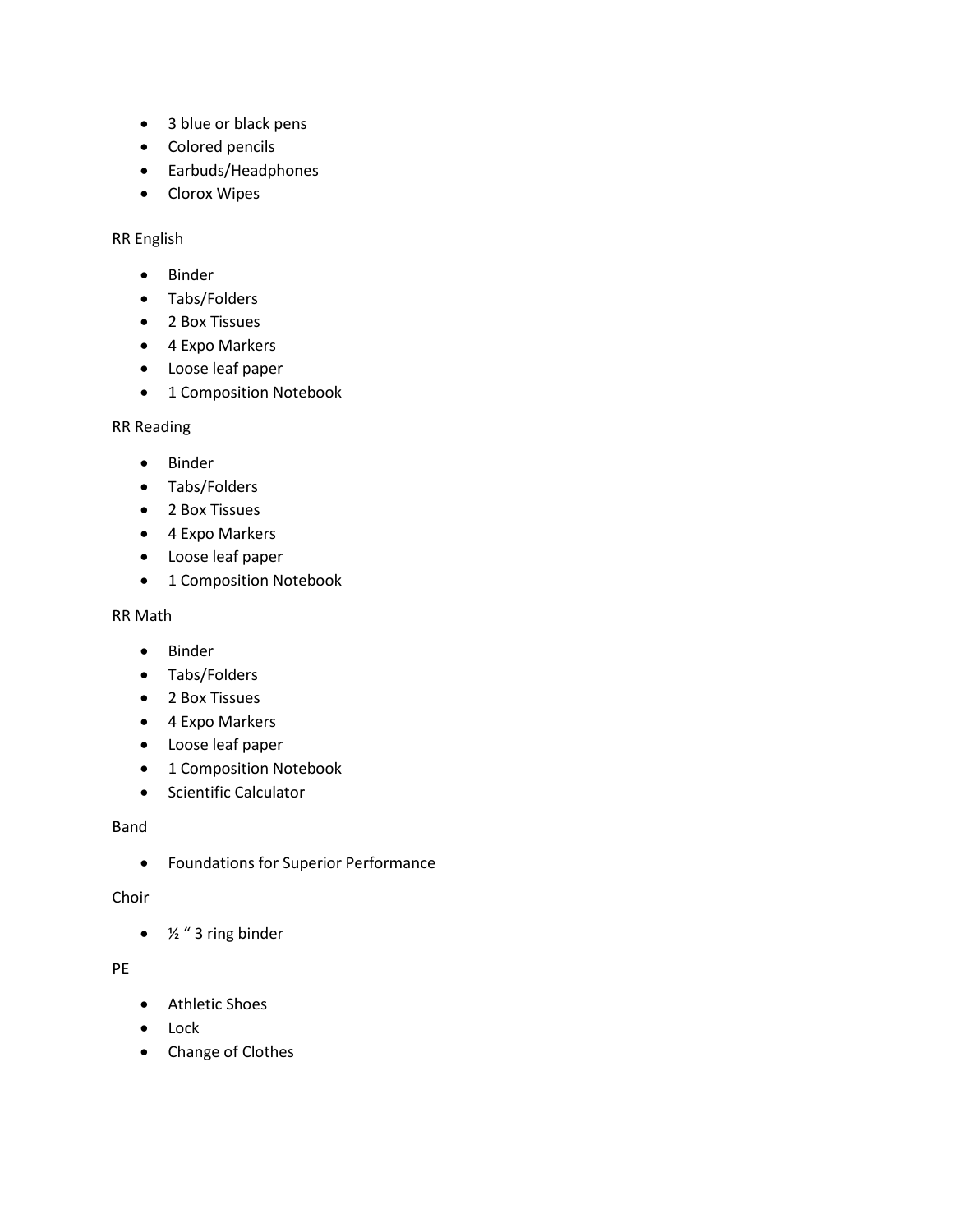Health

• Folder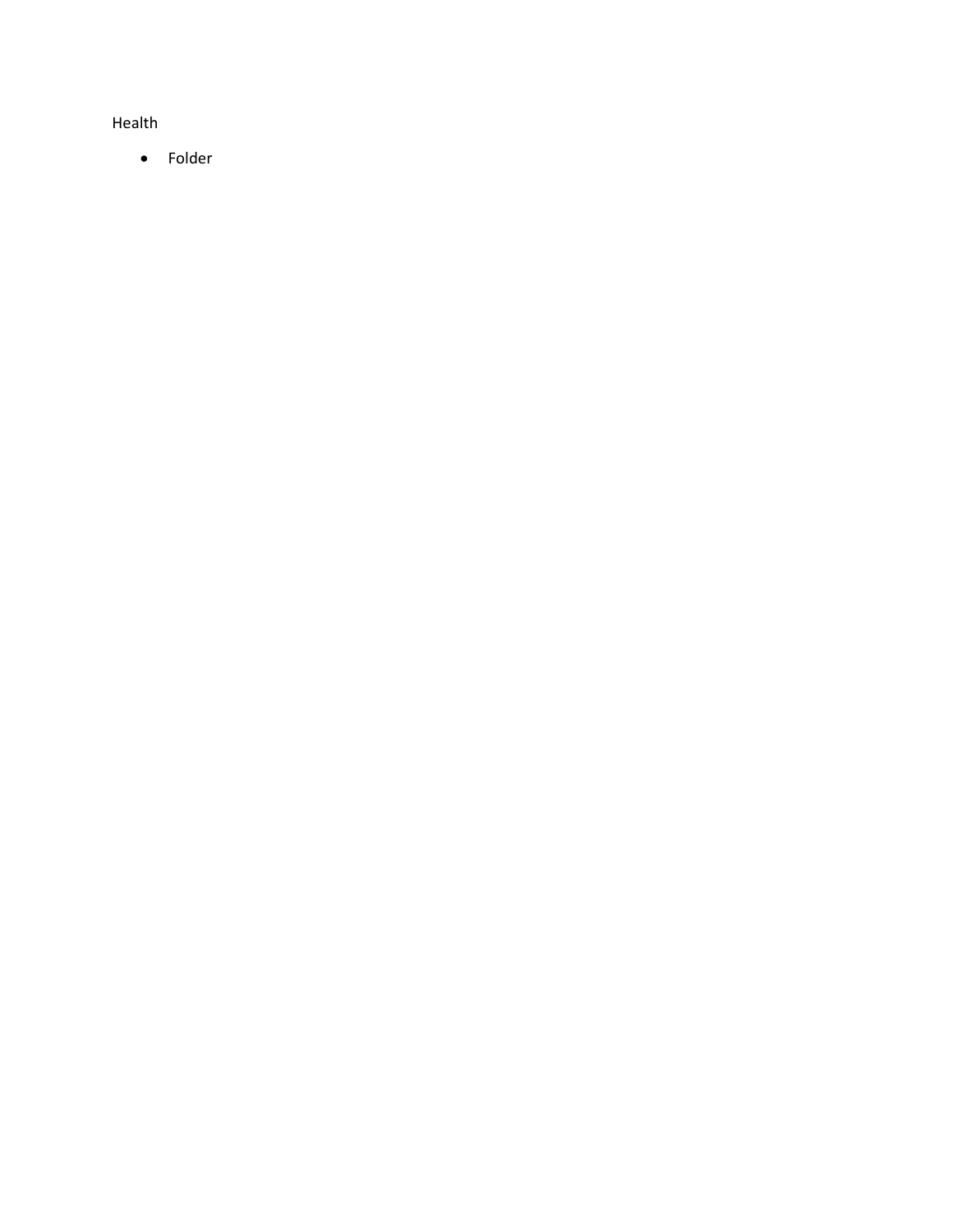# High School Supplies

## **Math**

Algebra 1

- Scientific Calculator (TI-30)
- 3 ring binder
- Graph paper
- Notebook paper (binder or spiral)
- Pencil/eraser
- 2 thin expo markers
- XL Book Cover

#### Geometry

- Scientific Calculator (TI-30) or better
- Compass Bullseye is easiest on Amazon
- Protractor

#### CT Math

- Scientific Calculator (TI-30)
- Pencil
- Loose Leaf Paper

#### Algebraic Math

- Scientific Calculator (TI-30)
- Pencil
- Loose Leaf Paper

#### Algebra 2

- Scientific Calculator (TI-30)
- 3 ring binder
- Graph paper
- Notebook paper (binder or spiral)
- Pencil/eraser
- 2 thin expo markers
- XL Book Cover

#### Pre-Calculus

- 3 ring binder
- Graphing Calculator **TI-84** *not TI-85 or TI-89*
- Graph paper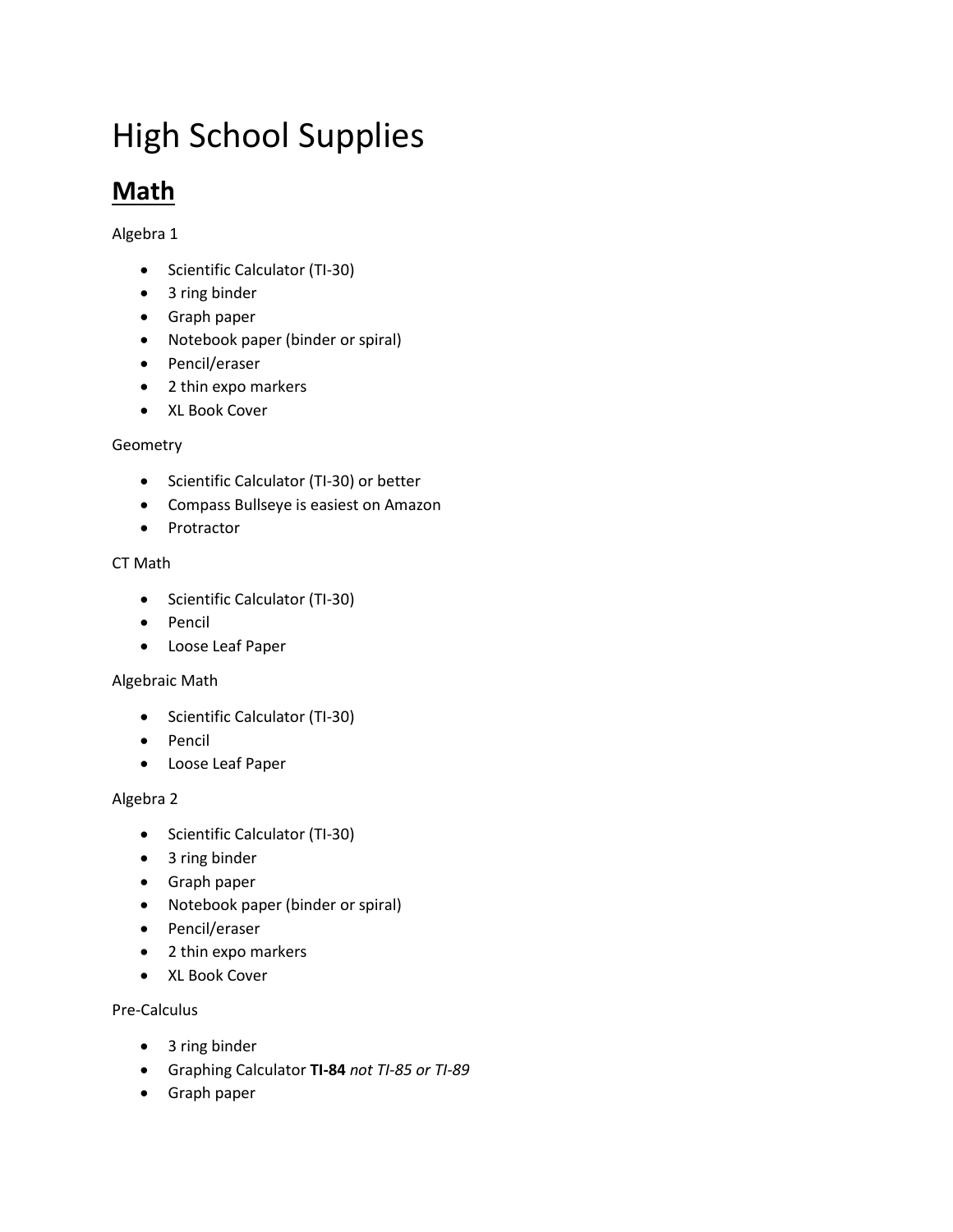- Notebook paper (binder or spiral)
- Pencils/eraser
- Thin expo markers
- XL book cover

#### Calculus

- 3 ring binder
- Graphing Calculator **TI-84** *not TI-85 or TI-89*
- Graph paper
- Notebook paper (binder or spiral)
- Pencils/eraser
- Thin expo markers
- XL book cover

#### RR Math

- $\bullet$  1 Box (24) pencils
- 2 Large Erasers
- 1 Scientific calculator TI30
- 1 1.5" Binder per Class
- Notebook Paper
- 2 Boxes of Tissues

### **English**

#### English I

- 100 Index Cards
- Pens 2 colors
- Pencils
- Composition notebook (black & white cover, 80-100 pages)
- Folder
- Notebook paper

#### English II

- 3 subject notebook
- Binder
- Folder

#### English III

- 3 subject notebook
- Binder
- Folder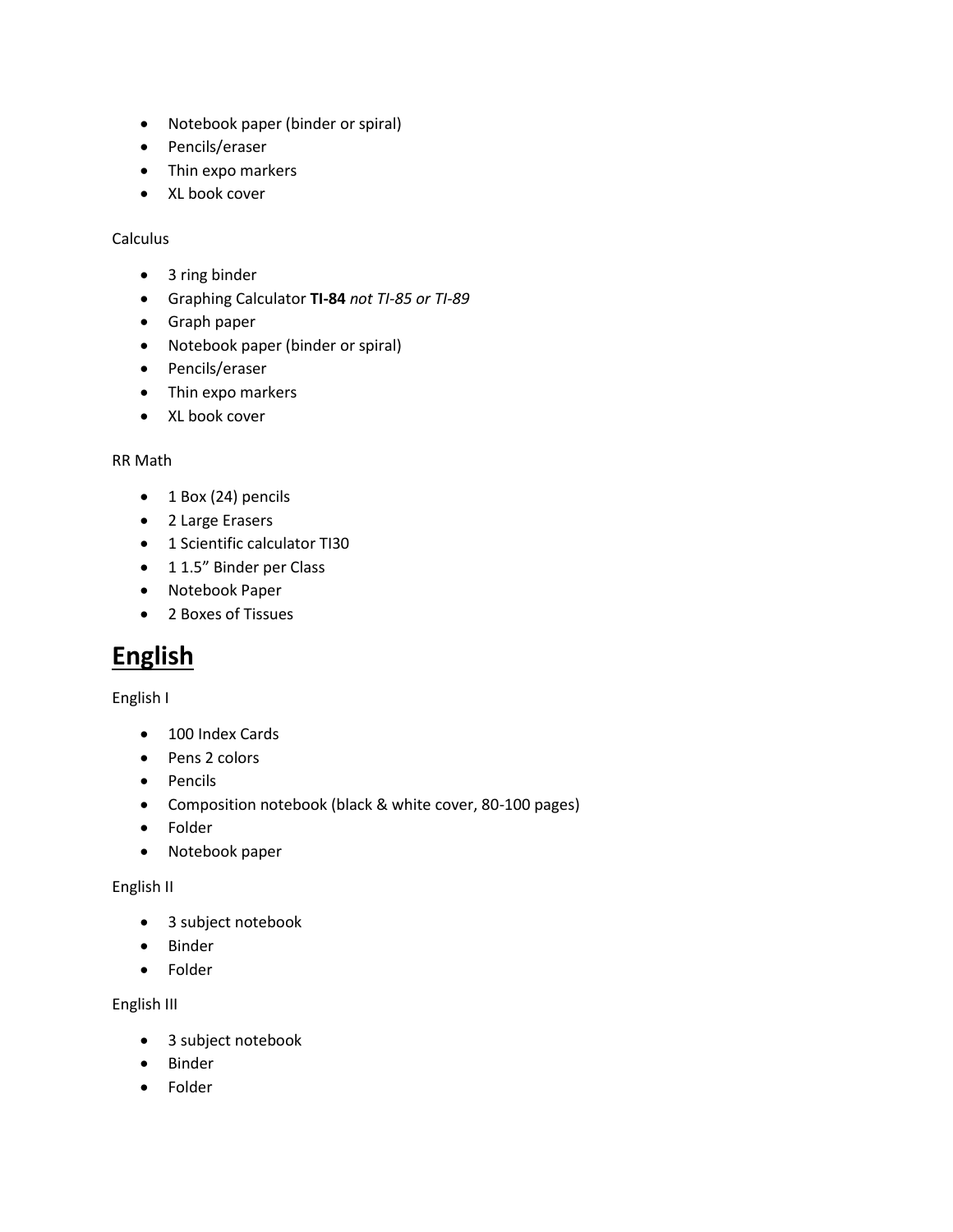#### CS English 1116

- 100 Index Cards
- Pens 2 colors
- Pencils
- Composition notebook (black & white cover, 80-100 pages)
- Folder
- Notebook paper

#### CS English 1111/1112 (AP English)

- 100 Index Cards
- Pens 2 colors
- Pencils
- Composition notebook (black & white cover, 80-100 pages)
- Folder
- Notebook paper

#### Writing & Comp.

- Composition Notebook
- Folder
- Binder
- Loose leaf paper

#### Creative Expressions

- 1- 3 ring binder (not spiral)
- 5 divider pages for notebook

#### Speech

• Small 3 ring binder

#### Debate

- Folder
- Notebook
- Binder/dividers

#### RR English

- 3 Large Erasers
- 1 Box (24) pencils
- 1 1.5" Binder per Class
- Notebook Paper
- Tissues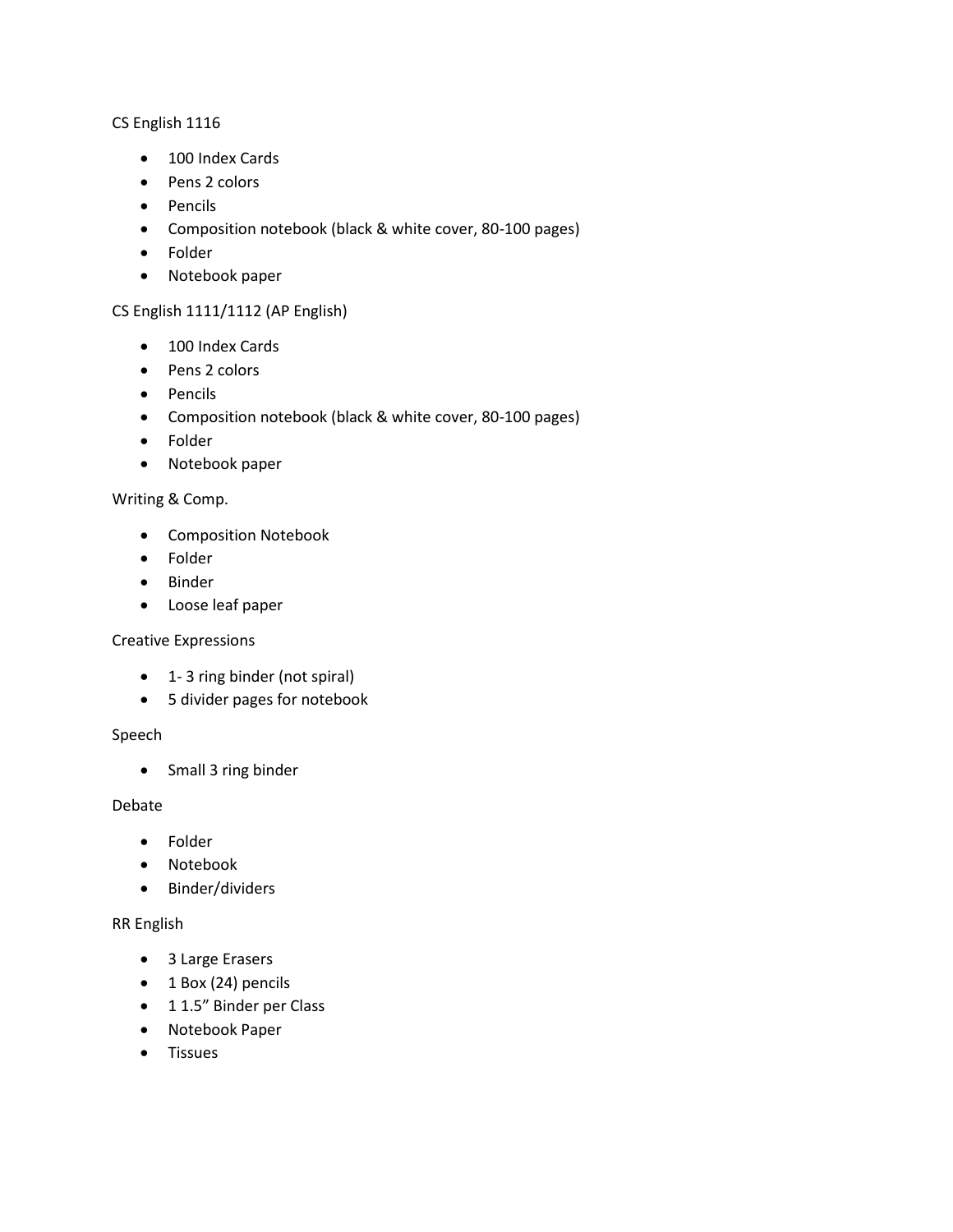## **Science**

Physical Science

- Box of tissue
- Loose Leaf Paper
- 3 Ring Binder
- Notebook (optional for notes)
- Book Cover
- Scientific Calculator

#### Biology

- 2 large glue sticks
- 12 pack Colored Pencils
- Scissors
- Pencil Pouch
- Notebook (optional for note taking)
- Binder or homework folder
- Loose leaf paper
- Book Cover

#### AP Biology

- Notebook OR 3 ring binder
- College ruled composition book 2 large glue sticks
- Scientific calculator

#### Chemistry

- Binder or Notebook
- Loose Leaf Paper
- Pencil/Pen
- Scientific Calculator

#### Advance Chemistry

- Binder or Notebook
- Loose Leaf Paper
- Pencil/Pen
- Scientific Calculator

#### Physics

- Binder or Notebook
- Loose Leaf Paper
- Pencil/Pen
- Scientific Calculator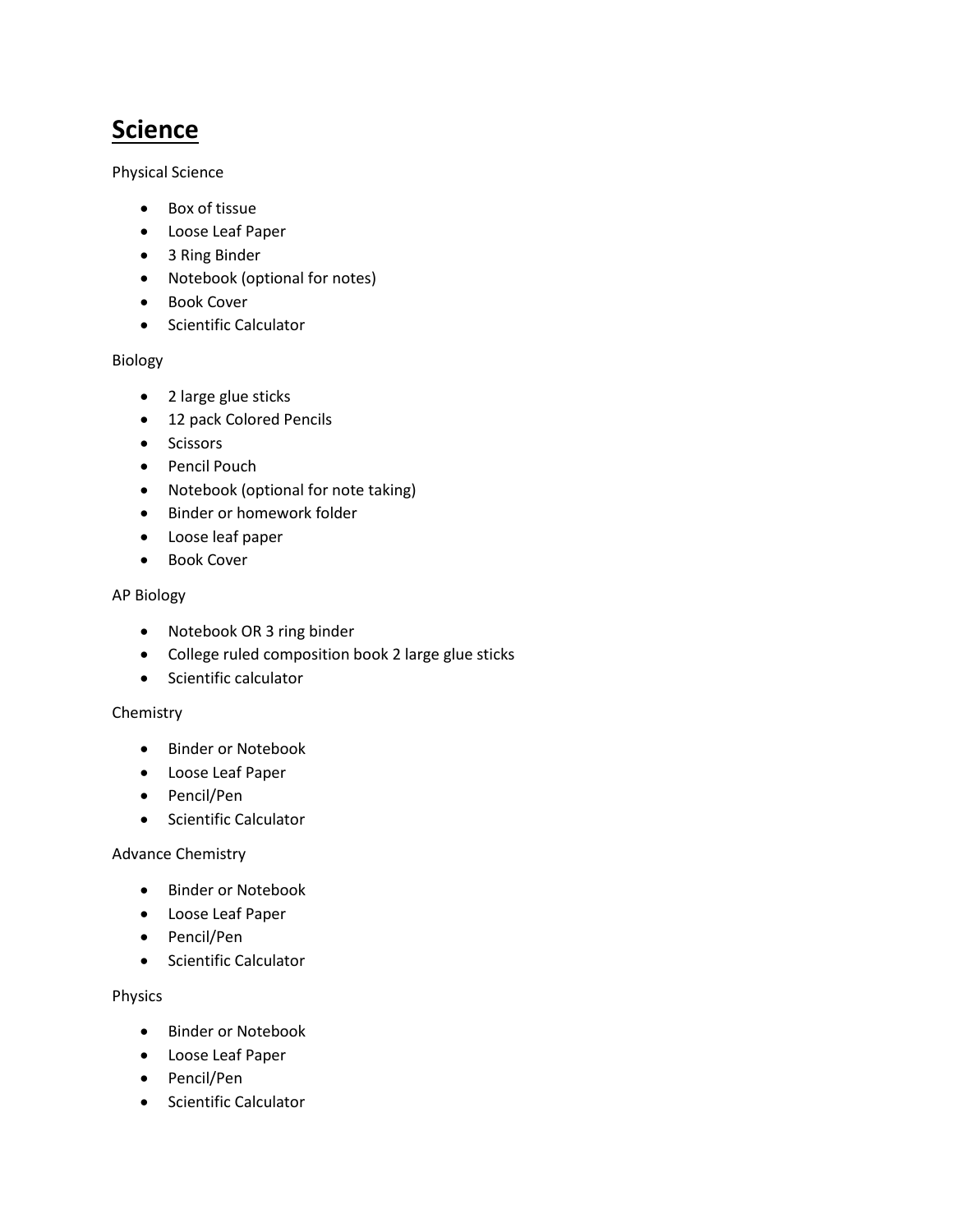# **Spanish**

Spanish I

- Folder or Binder
- Paper or notebook
- Pencils
- Earbuds or Headphones
- One expo marker

#### Spanish II

- Folder or Binder
- Paper or notebook
- Pencils
- Earbuds or Headphones
- One expo marker

#### Spanish III

- Folder or Binder
- Paper or notebook
- Pencils
- Earbuds or Headphones
- One expo marker

#### Spanish IV

- Folder or Binder
- Paper or notebook
- Pencils
- Earbuds or Headphones
- One expo marker

### **Agriculture**

#### AFNR

- Composition Notebook
- Glue Stick

Plant Science

- Composition Notebook
- Glue Stick

#### Business Agriculture

• Composition Notebook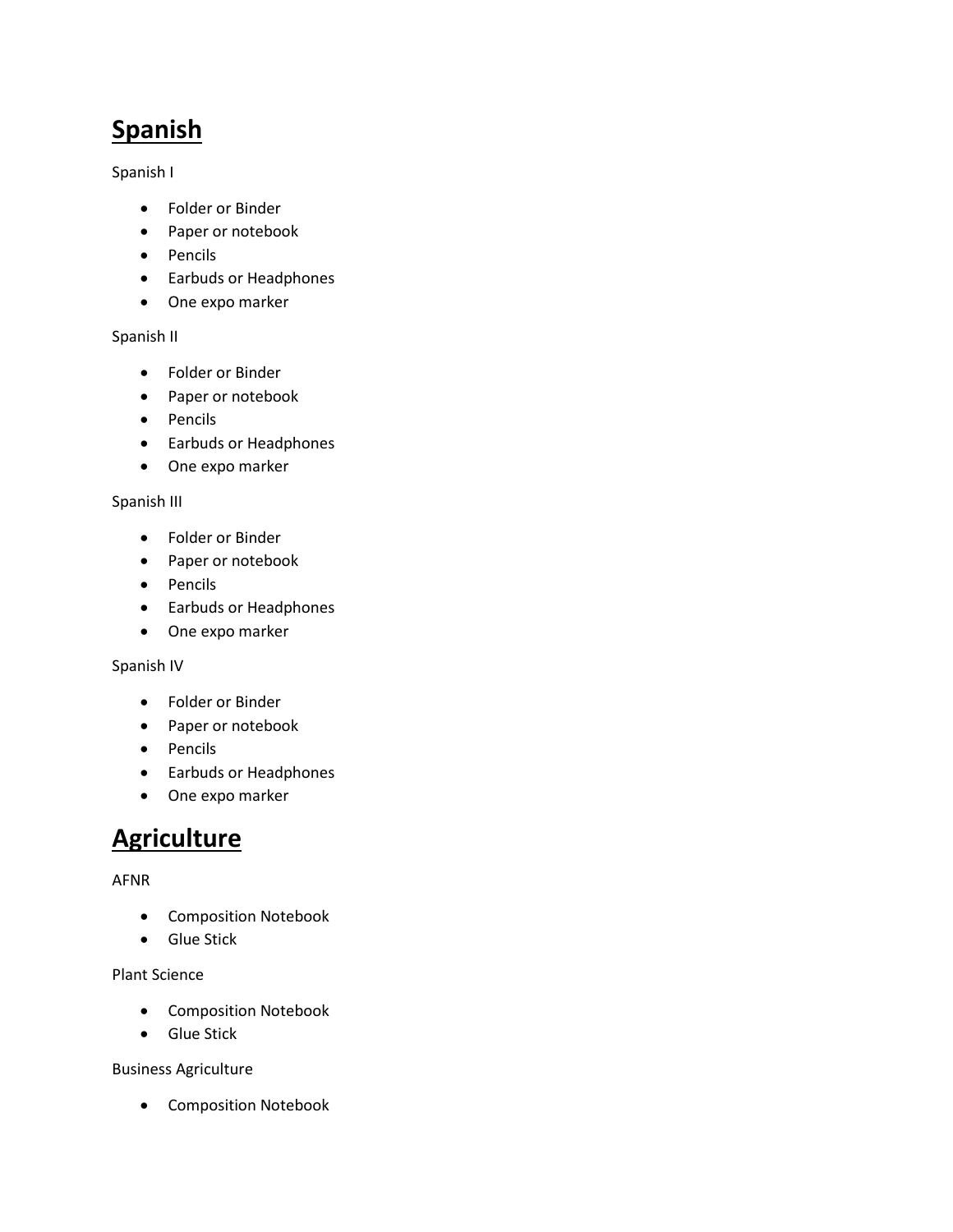• Glue Stick

Mechanical Principals

• Composition notebook

## **PE/Health**

PE/Advanced PE

- Athletic Shoes
- Lock

Health

- 3 Ring Binder
- Loose Paper

Weight Lifting

- Lock
- Athletic Shoes

### **Band/Choir**

Band

• Foundations for Superior Performance

Choir

 $\bullet$  %  $\frac{1}{2}$  " 3 ring binder

Choralation

• 1" 3 ring binder

### **Electives**

3-D Design

- Folder
- Headphones

General Business

- Pencil
- Paper
- Folder